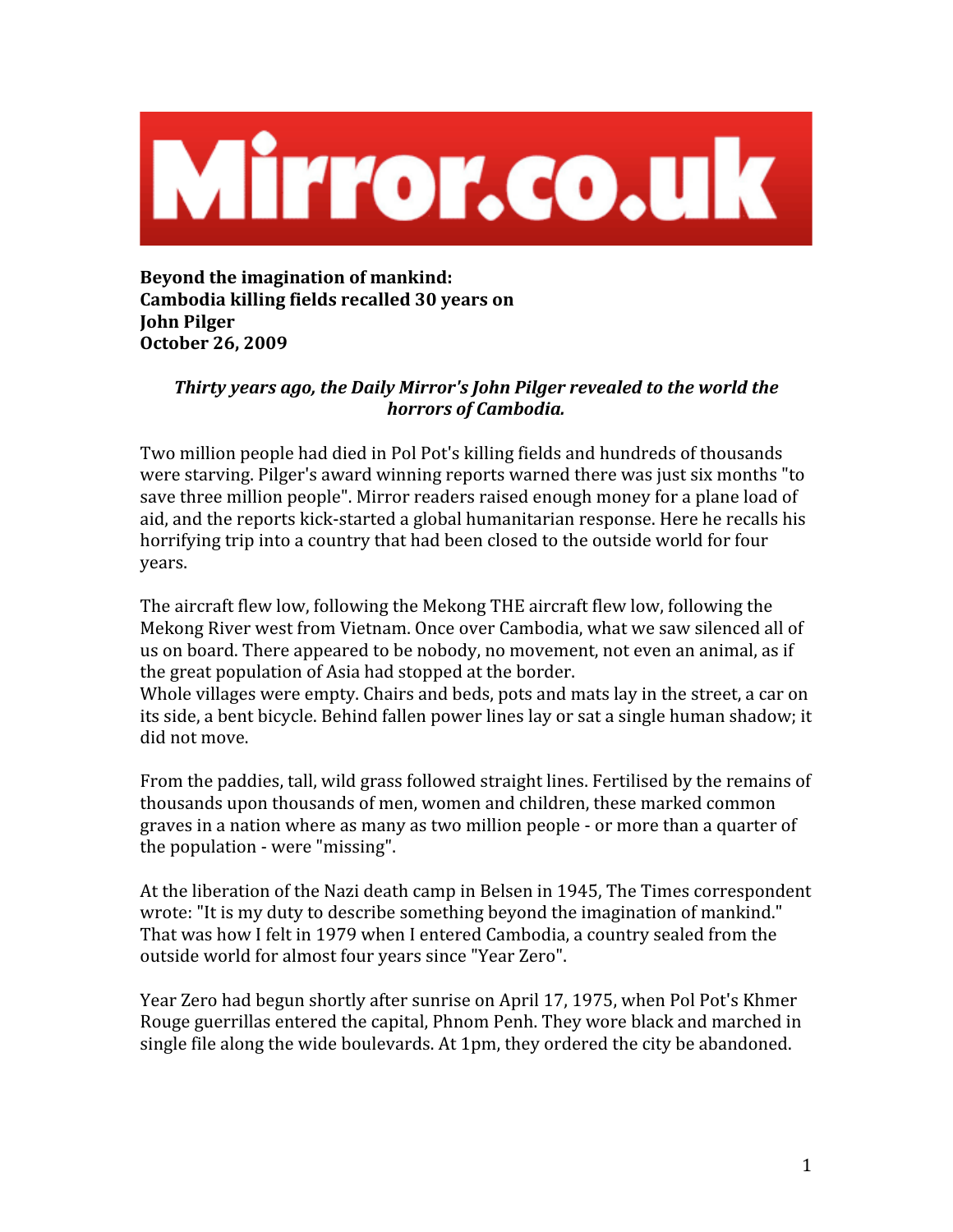The
sick
and
wounded
were
forced
at
gunpoint
from
their
hospital
beds;
families were separated; the old and disabled fell beside the road. "Don't take anything with you,"
the
men
in
black
ordered.
"You
will
be
coming
back
tomorrow."

Tomorrow
never
came.
An
age
of
owned
cars
and
such
"luxuries",
anybody
who lived
in
a
city
or
town
or
had
a
modern
skill,
anybody
who
knew
or
worked
with foreigners, was in grave danger; some were already under sentence of death. Of the Royal
Cambodian
Ballet
company
of
500
dancers,
perhaps
30
survived.
Doctors, nurses,
engineers
and
teachers
were
starved,
or
worked
to
death,
or
murdered.
For me,
entering
the
silent,
grey
humidity
of
Phnom
Penh
was
like
walking
into
a
city
the size of Manchester in the wake of a nuclear cataclysm which had spared only the buildings.
There
was
no
power,
no
drinking
water,
no
shops
and
no
services. At the railway station trains stood empty. Personal belongings and pieces of clothing fluttered on the platforms, as they fluttered on the mass graves beyond.

I walked along Monivong Avenue to the National Library which had been converted to pigsty, as a symbol, all its books burned. It was dream-like. There was wasteland where the Gothic cathedral had stood - it had been dismantled stone by stone. When the
afternoon
monsoon
rains
broke,
the
deserted
streets
were
suddenly
awash
with money.
With
every
downpour
a
worthless
fortune
of
new
and
unused
banknotes sluiced out of the Bank of Cambodia, which the Khmer Rouge had blown up as they fled.

Inside, a cheque book lay open on the counter. A pair of glasses rested on an open ledger. I slipped and Ifell on a floor brittle with coins. For the first few hours I had no sense of even the remains of a population. The few human shapes I glimpsed seemed incoherent, and on catching sight of me, would flit into a doorway.

In a crumbling Esso filling station an old woman and three emaciated infants squatted around a pot containing a mixture of roots and leaves, which bubbled over a fire fuelled with paper money. Such grotesque irony: people in need of everything had money to burn. At a primary school called Tuol Sleng, with that this I walked through what had become the "interrogation unit" and the "torture and massacre unit". Beneath iron beds I found blood and tufts of hair still on the floor. "Speaking is absolutely
forbidden,"
said
a
sign.

Without milk and medicines, children were stricken with preventable disease like dysentery. It seemed that the very fabric of the society had begun to unravel. The first surveys revealed that many women had stopped menstruating. What compounded
this
was
the
isolation
imposed
on
Cambodia
by
the
West
because
its liberators, the Vietnamese, leaves over of paper had come from the wrong side of the
Cold
War,
having
driven
America
out
of
their
country
in
1975.

Cambodia
had
been
the
West's
dirty
secret
since
President
Richard
Nixon
and
his national
security
adviser
Henry
Kissinger
ordered
a
"secret
bombing",
extending
the war in Vietnam into Cambodia in the early 70s, killing hundreds of thousands of